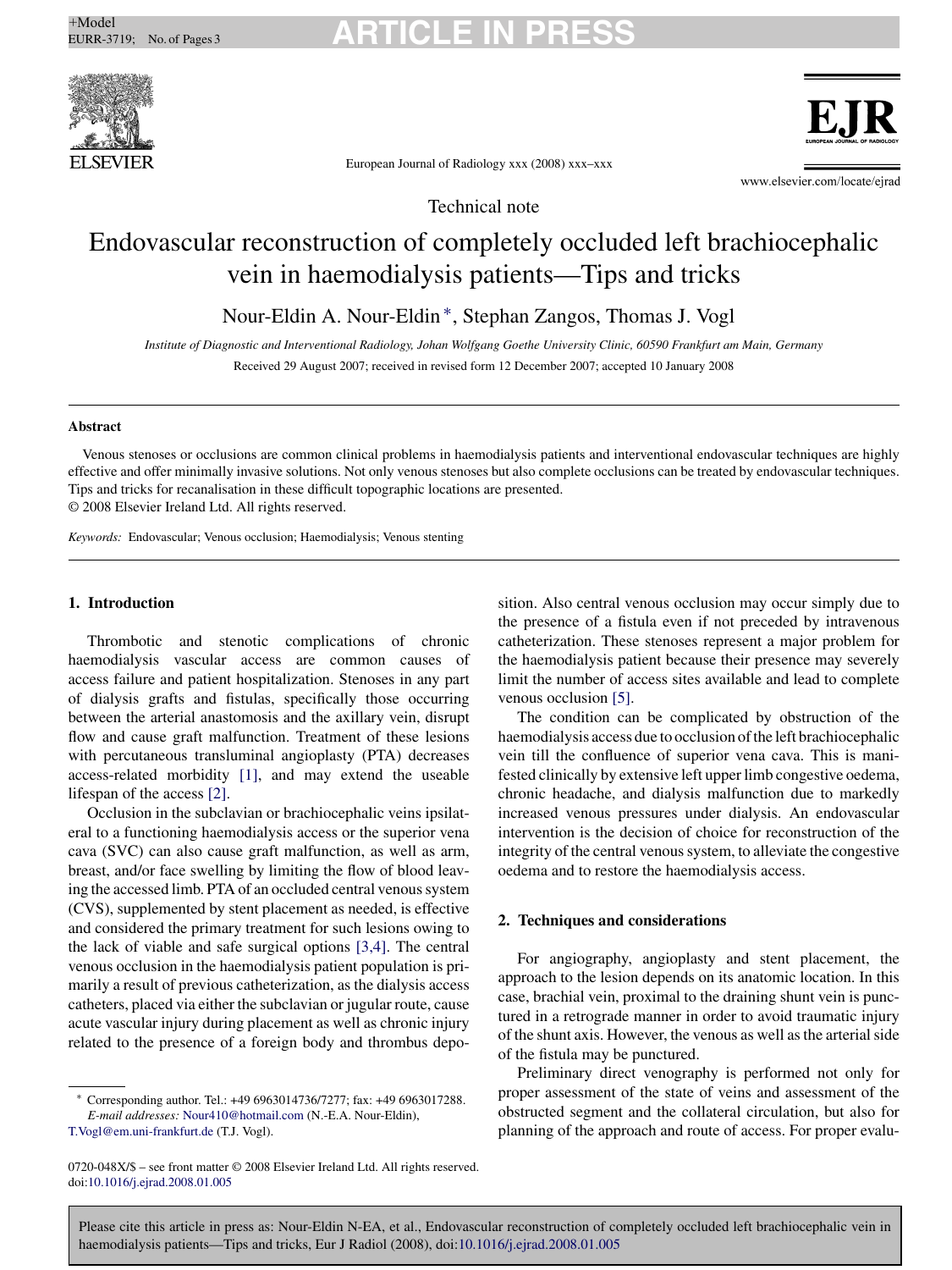# <sup>+Model</sup> EURR-3719; No. of Pages 3 **ARTICLE IN PRESS**

### 2 *N.-E.A. Nour-Eldin et al. / European Journal of Radiology xxx (2008) xxx–xxx*



Fig. 1. Left-sided transbrachial venography revealed: complete obstruction of the left brachiocepahlic vein (white arrow) and extensive collateral circulation from the left subclavian vein (multiple small arrows).

ation of the central venous system down to superior vena cava. We found it is extremely important to perform transfemoral central venography for assessment of the superior vena cava and the contralateral brachiocephalic vein to exclude concomitant or partial occlusion and to monitor stent placement (Figs. 1 and 2). Moreover, transfemoral approach allows the use of large bore catheters and stents. Bilateral antecubital vein venography is also a simple method to provide an adequate mapping of the whole central venous system.

Like in (Fig. 1), the complete occlusion was adequately bypassed by negotiating the obstructing thrombus with a micro-



Fig. 2. Transfemoral superior vena cavography reveals complete patency of the superior vena cava (arrow).



Fig. 3. Balloon angioplasty of the occluded brachiocephalic vein and stent deployment.

catheter, as the hydrophilic soft guide wire was not successful to bypass the obstruction. Stiff guide wire must be avoided, as it carries a high risk of perforation. Thrombus dislodgement by forcible manoeuvres carries the risk thrombus dislodgement and pulmonary embolism.

Stent placement itself can be applied either by transbrachial or by transfemoral, in our case the transbrachial approach was successful (Fig. 3). After balloon angioplasty of the segment, the use of balloon expandable stent allows immediate mechanical support of the dilated segment to a sufficient extent compatible with the preliminary balloon dilatation preceding the stent placement; taking in consideration that the exact location of the stent is the crucial point to guarantee the success of the technique, this includes not only applying the stent across the site of the occlusion but also considering the start point; to be placed over a proximal intact intima, the whole stent traverses the occluded segment, and the end point to be placed over a healthy intima also, taking also in consideration important anatomical considerations (e.g.: orifices of important collateral veins) and the confluence of both innominate veins to form SVC ([Fig. 4\)](#page-2-0) [\[6\].](#page-2-0)

Clinical follow up is sufficient by checking the dialysis protocols for recurrent increases in venous counter pressure during dialysis, signs of recirculation, and prolonged bleeding. If shunt failure is suspected, the patients must be referred to do repeated intervention.

The technical success of central venous PTA is determined by many factors including:

1. Adequate localisation and mapping of the occluded venous segment to rule out the presence of coexistent contralateral venous occlusion or ipsilateral proximal venous occlusion. This is ruled out by transbrachial and transfemoral venogra-

Please cite this article in press as: Nour-Eldin N-EA, et al., Endovascular reconstruction of completely occluded left brachiocephalic vein in haemodialysis patients—Tips and tricks, Eur J Radiol (2008), doi:[10.1016/j.ejrad.2008.01.005](dx.doi.org/10.1016/j.ejrad.2008.01.005)